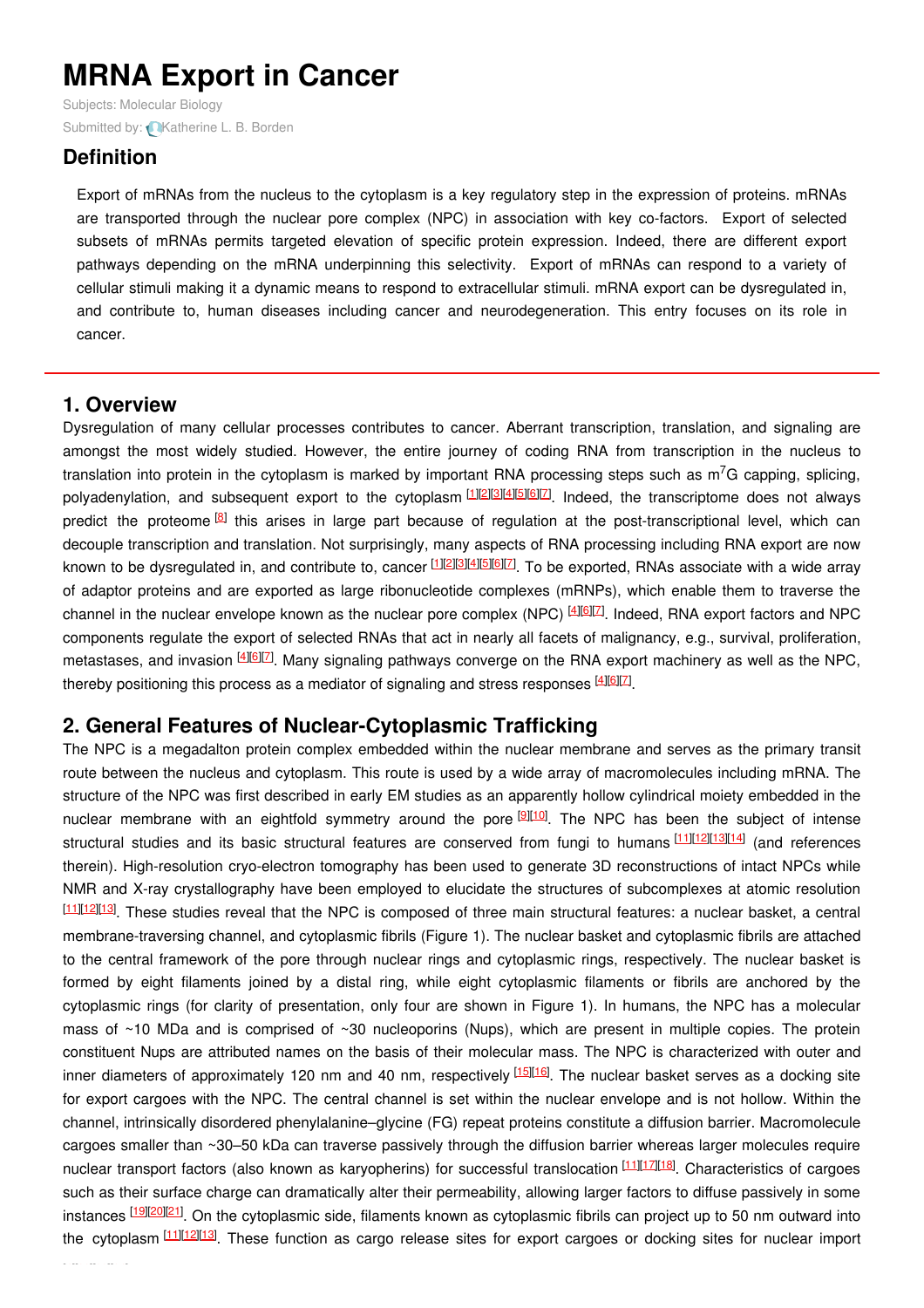[\[4](#page-3-3)][\[22](#page-3-21)][[23](#page-3-22)][\[24](#page-3-23)]. It is important to note that NPC composition can differ in specific cell types, revealing context-dependent transport functions **[[25](#page-3-24)][\[26](#page-4-0)][\[27](#page-4-1)]**. Further, the NPC and some associated factors can also act in non-transport functions [\[25](#page-3-24)][\[26](#page-4-0)][\[27](#page-4-1)][\[28](#page-4-2)]<sub>;</sub> however, we will focus on transport activities here.

Most cargoes must associate with nuclear transport receptors and associated factors to transit through the NPC. Cargoes typically interact with nuclear transport receptors such as importins, exportins, or transportins. For import of cargoes into the nucleus, transport typically requires protein cargoes to contain an accessible nuclear localization signals (NLS)<sup>[\[29](#page-4-3)]</sup>. In the cytoplasm, importins associate with cargoes displaying accessible NLSs and allow these to transit through the NPC to the nucleus. Once in the nucleus, cargoes must be released from the importin. This occurs via association of RanGTP with the importin, which induces conformational changes that lead to cargo release. Subsequently the RanGTP–importin complex is recycled to the cytoplasm <sup>[\[29](#page-4-3)][\[30](#page-4-4)][\[31](#page-4-5)]</sup>. In the cytoplasm, the RanGTPaseactivating protein (RanGAP) in the presence of Ran-binding proteins (RanBPs) substantially stimulates hydrolysis of RanGTP, and the subsequent RanGDP dissociates from the cargo for release into the cytoplasm, freeing the importin for future rounds of nuclear import <sup>[\[29](#page-4-3)]</sup>.



**Figure 1.** Schematics of the basic elements of the vertebrate nuclear pore complex. The nuclear basket, central pore, and cytoplasmic fibrils are shown. For simplicity, only four cytoplasmic fibrils and four nuclear basket protrusions are shown, rather than all eight.

Export from the nucleus generally necessitates cargoes to possess an accessible nuclear export signal (NES), permitting association with exportin proteins. The prevalent exportin is known as exportin 1 or chromosome maintenance protein 1 (XPO1/CRM1). Here, cargoes with an accessible NES form a complex with an exportin and RanGTP <sup>[\[32](#page-4-6)][\[33](#page-4-7)][\[34](#page-4-8)]</sup>. This complex can now associate with factors at the nuclear basket and transit through the central channel of the nuclear pore. At the cytoplasmic side, one of the major components of the fibrils is Nup358, also known as RanBP2<sup>[\[11](#page-3-10)][\[12](#page-3-11)][\[13](#page-3-12)]</sup>. RanBP2 contains docking sites for many proteins and binds RanGAP as well as binding sites for both RanGDP and RanGTP [\[12](#page-3-11)][\[13](#page-3-12)][\[24](#page-3-23)][\[35](#page-4-9)]. Here, the cargoes are released from the exportin by hydrolysis of RanGTP to RanGDP through RanGAP associated with RanBP2 or in some cases with the small, soluble RanBP1 <sup>[\[36](#page-4-10)]</sup>. Hydrolysis to RanGDP reduces the affinity of the exportin for the NES-containing cargo, allowing its release into the cytoplasm and subsequent recycling of the exportin to the nucleus for future rounds of export <sup>[\[37](#page-4-11)]</sup>. To ensure directionality of transport, Ran is recycled by the nuclear transport factor 2 (NTF2), which binds RanGDP in the cytoplasm and ferries it to the nucleoplasm <sup>[\[36](#page-4-10)]</sup>. Here, the RanGEF exchange factor RCC1 facilitates nucleotide exchange to regenerate RanGTP<sup>[36]</sup>.

### **3. General Features of mRNA Export**

mRNA export is extremely important for gene regulation, serving two critical functions: (1) it provides a surveillance mechanism, meaning that it weeds out aberrant mRNAs, and thus these do not become translated into aberrant proteins with altered functions. (2) It serves as an important regulatory step, permitting altered flow of specific mRNAs into the cytoplasm in order to control their translation into protein and thus the response to extracellular signals as well as stress conditions. Indeed, groups of mRNAs encoding proteins acting in the same biochemical pathways can be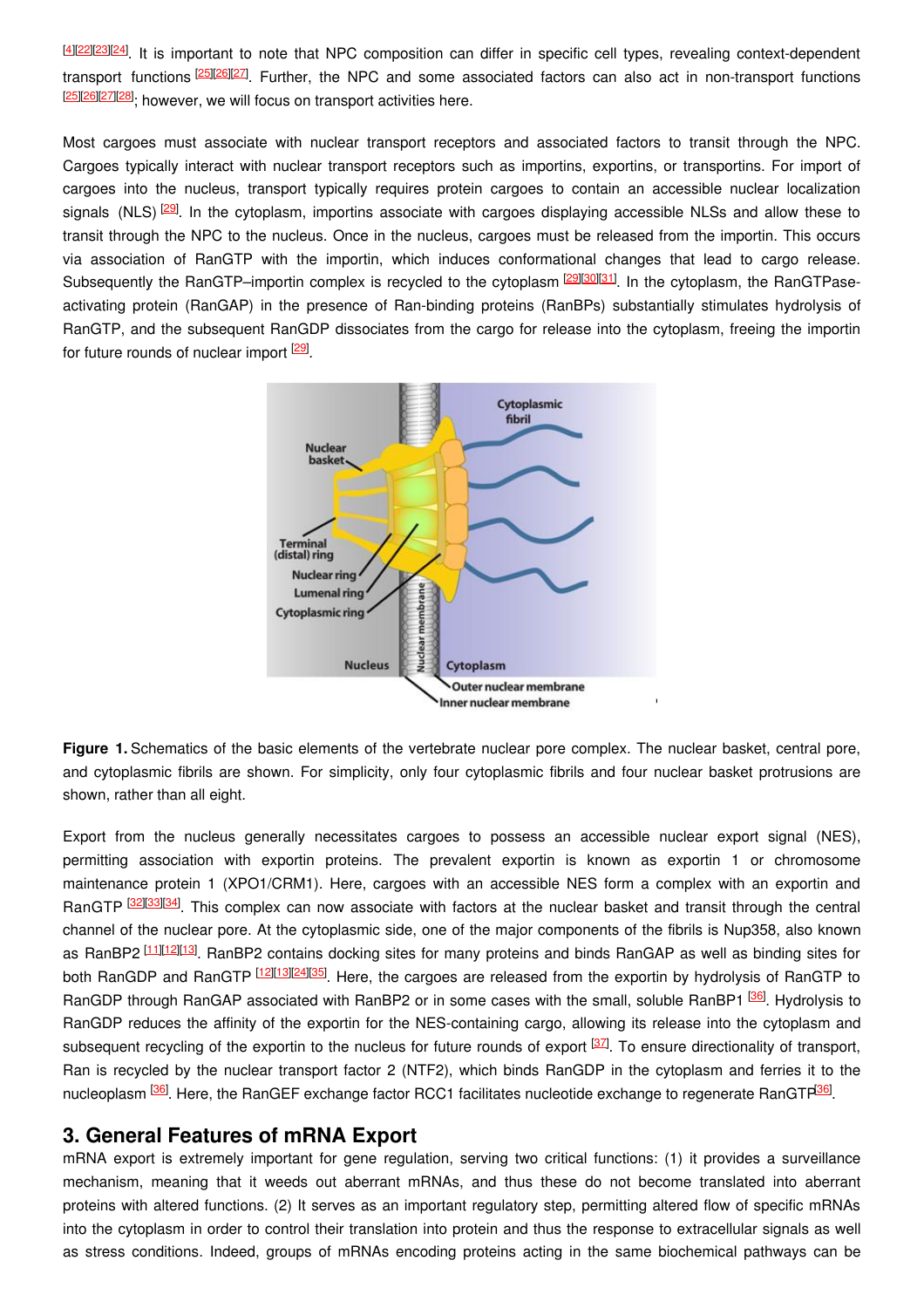coordinately exported, or retained in the nucleus, providing a powerful means to quickly turn on or off biochemical pathways that drive cell physiology <sup>[\[38](#page-4-12)][\[39](#page-4-13)][\[40](#page-4-14)][\[41](#page-4-15)]</sup>. This model of how to control groups of mRNAs is referred to as RNA regulons. This coordinated control typically arises from the presence of cis-acting elements conserved amongst mRNA targets, which are referred to as USER (untranslated sequence elements for regulation) codes <sup>[\[38](#page-4-12)][\[39](#page-4-13)][\[40](#page-4-14)][\[41](#page-4-15)]</sup>. Transit through the NPC is by far the major exit route for export, but there are examples of large mRNPs exiting the nucleus by budding at the nuclear membrane <sup>[\[42](#page-4-16)]</sup>. In this entry, the focus is on the NPC route. As will be described below, the NPC plays an active role in RNA export and indeed its modulation can impact on bulk mRNA export or on selected mRNAs.

Given the fundamental roles mRNA export plays in gene expression, it is not surprising that RNA export is typically closely tied to RNA processing. For mRNAs, this generally involves the addition of a 7-methylguanosine (m<sup>7</sup>G cap) on the 5′ end of transcripts, splicing and addition of a polyA tail on the 3′ end of transcripts. Interactions with particular protein factors mark the mRNA as processed and ready for export  $40$ . Generally speaking, mRNA cargoes cannot directly interact with proteins at the nuclear basket. Rather, their protein co-factors influence the ability of cargo mRNPs to form complexes with nuclear receptors, which in turn mediate their interaction with the nuclear basket and subsequent traversal of the NPC <sup>[\[4](#page-3-3)][\[6](#page-3-5)]</sup>. For the export of the majority of RNAs, the m<sup>2</sup>G cap plays a key role permitting interactions with the cap-binding protein complex (CBC) or in some cases with the eukaryotic translation initiation factor eIF4E as well as other factors <sup>[\[6](#page-3-5)]</sup>. To date, the best studied mRNA export receptors are the nuclear RNA export factor 1 (NXF1)/Tip-associating protein (TAP) acting in complex with NXT1 (nuclear transport factor 2-like export 1)/p15 [\[43](#page-4-17)][\[44](#page-4-18)] or XPO1/CRM1<sup>[\[4](#page-3-3)][\[6](#page-3-5)]</sup> (Figure 2). The majority of mRNAs use the NXF1/NXT1 heterodimer route<sup>[[4](#page-3-3)][\[45](#page-4-19)]</sup>. RNA export can be modulated at several stages, including assembly of mRNPs in the nucleus, association with the nuclear basket, RNA cargo release in the cytoplasm, and recycling of export factors back to the nucleus. This provides multiple steps that can respond to extracellular stimuli, stress, intracellular signals, or can be dysregulated in cancer.



**Figure 2.** The two major RNA export receptor pathways, nuclear RNA export factor 1 (NXF1)/nuclear transport factor 2 like export 1 (NXT1) and chromosome maintenance protein 1 (CRM1), are shown, and both are dysregulated in cancer**.** There are multiple routes to engage either of these pathways. For example, for the NXF1/NXT1 pathways, there are complexes that rely on ALY/REF (transcription export (TREX) and AREX) and also on GANP (TREX2). There are the intronless *H2a* RNAs with intronless transport elements (ITEs) that rely on SR proteins but additionally some introncontaining RNAs also require SR proteins. For the NXF1/NXT1 pathway, cargo release depends on DDX9/Gle1. There are also multiple routes to engage the CRM1 pathways. These are depicted for *IFN1*α, HuR, eIF4E, and NXF3. For the CRM1 pathway, cargo release involves RanGTP hydrolysis through either the RanBP1 or RanBP2 pathways (**A**). For the case of eIF4E overexpression (**B**), RanBP2 levels are reduced (depicted by fibrils in shadow) and RanBP1 levels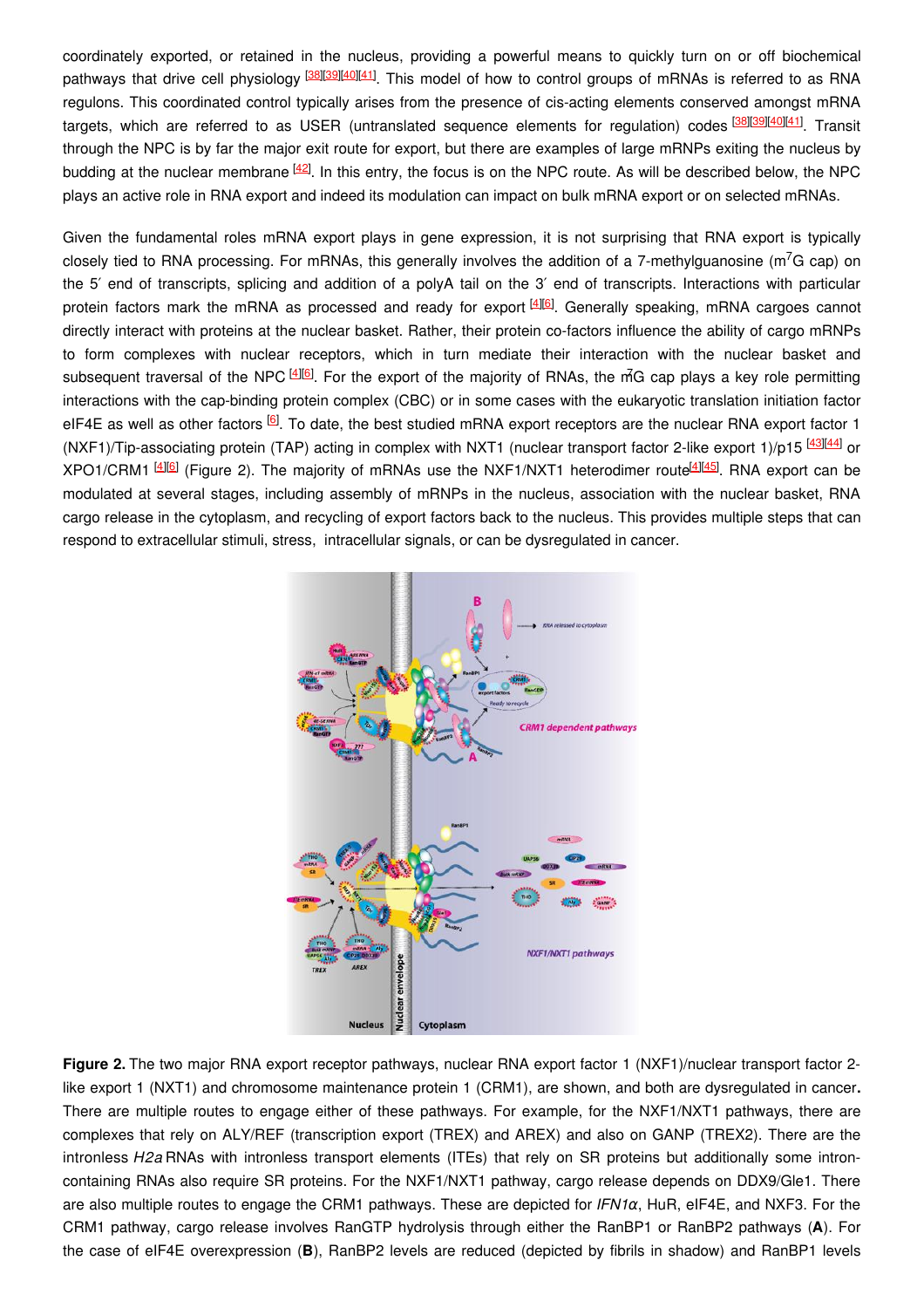are increased. Thus, the RanBP1 release pathways are thought to predominate. Once cargoes are released from both the NXF1/NXT1 and CRM1 pathways, exportins and associated factors are recycled (not shown). Only four cytoplasmic fibrils and four nuclear basket protrusions are displayed for simplicity of presentation (as there are eight fibrils per nuclear pore complex (NPC)). Factors known to be involved in cancer are encapsulated in red dashed lines. This is not an exhaustive list of all NPC factors that are dysregulated in cancer but highlights the fact that all facets of the NPC can be impacted (nuclear basket, central channel, and cytoplasmic fibrils).

#### **References**

- <span id="page-3-0"></span>1. Tian, B.; Manley, J.L. Alternative polyadenylation of mRNA precursors. Rev. Mol. Cell Biol. 2017, 18, 18–30, doi:10.1038/nrm.2016.116.
- <span id="page-3-1"></span>2. Baralle, D.; Buratti, E. RNA splicing in human disease and in the clinic. Sci. (Lond.) 2017, 131, 355–368, doi:10.1042/CS20160211.
- <span id="page-3-2"></span>3. Baralle, F.E.; Giudice, J. Alternative splicing as a regulator of development and tissue identity. Rev. Mol. Cell Biol. 2017, 18, 437–451, doi:10.1038/nrm.2017.27.
- <span id="page-3-3"></span>4. Natalizio, B.J.; Wente, S.R. Postage for the messenger: Designating routes for nuclear mRNA export. Trends Cell Biol. 2013, 23, 365– 373, doi:10.1016/j.tcb.2013.03.006.
- <span id="page-3-4"></span>5. Cowling, V.H.; Cole, M.D. Myc Regulation of mRNA Cap Methylation. Genes Cancer 2010, 1, 576–579, doi:10.1177/1947601910378025.
- <span id="page-3-5"></span>6. Culjkovic-Kraljacic, B.; Borden, K.L. Aiding and abetting cancer: mRNA export and the nuclear pore. Trends Cell Biol. 2013, 23, 328– 335, doi:10.1016/j.tcb.2013.03.004.
- <span id="page-3-6"></span>7. Bonnet, A.; Palancade, B. Regulation of mRNA trafficking by nuclear pore complexes. Genes 2014, 5, 767–791, doi:10.3390/genes5030767.
- <span id="page-3-7"></span>8. de Sousa Abreu, R.; Penalva, L.O.; Marcotte, E.M.; Vogel, C. Global signatures of protein and mRNA expression levels. Biosyst. 2009, 5, 1512–1526, doi:10.1039/b908315d.
- <span id="page-3-8"></span>9. Watson, M.L. The nuclear envelope; its structure and relation to cytoplasmic membranes. Biophys. Biochem. Cytol. 1955, 1, 257–270, doi:10.1083/jcb.1.3.257.
- <span id="page-3-9"></span>10. Gall, J.G. Octagonal nuclear pores. Cell Biol. 1967, 32, 391–399, doi:10.1083/jcb.32.2.391.
- <span id="page-3-10"></span>11. Field, M.C.; Rout, M.P. Pore timing: The evolutionary origins of the nucleus and nuclear pore complex. F1000Research 2019, 8, doi:10.12688/f1000research.16402.1.
- <span id="page-3-11"></span>12. Lin, D.H.; Hoelz, A. The Structure of the Nuclear Pore Complex (An Update). Rev. Biochem. 2019, 88, 725–783, doi:10.1146/annurevbiochem-062917-011901.
- <span id="page-3-12"></span>13. Hampoelz, B.; Andres-Pons, A.; Kastritis, P.; Beck, M. Structure and Assembly of the Nuclear Pore Complex. Rev. Biophys. 2019, 48, 515–536, doi:10.1146/annurev-biophys-052118-115308.
- <span id="page-3-13"></span>14. Schwartz, T.U. The Structure Inventory of the Nuclear Pore Complex. Mol. Biol. 2016, 428, 1986–2000, doi:10.1016/j.jmb.2016.03.015.
- <span id="page-3-14"></span>15. Kosinski, J.; Mosalaganti, S.; von Appen, A.; Teimer, R.; DiGuilio, A.L.; Wan, W.; Bui, K.H.; Hagen, W.J.; Briggs, J.A.; Glavy, J.S.; et al. Molecular architecture of the inner ring scaffold of the human nuclear pore complex. Science 2016, 352, 363–365, doi:10.1126/science.aaf0643.
- <span id="page-3-15"></span>16. Lin, D.H.; Stuwe, T.; Schilbach, S.; Rundlet, E.J.; Perriches, T.; Mobbs, G.; Fan, Y.; Thierbach, K.; Huber, F.M.; Collins, L.N.; et al. Architecture of the symmetric core of the nuclear pore. Science 2016, 352, aaf1015, doi:10.1126/science.aaf1015.
- <span id="page-3-16"></span>17. Bonner, W.M. Protein migration into nuclei. I. Frog oocyte nuclei in vivo accumulate microinjected histones, allow entry to small proteins, and exclude large proteins. Cell Biol. 1975, 64, 421–430, doi:10.1083/jcb.64.2.421.
- <span id="page-3-17"></span>18. Paine, P.L.; Moore, L.C.; Horowitz, S.B. Nuclear envelope permeability. Nature 1975, 254, 109–114, doi:10.1038/254109a0.
- <span id="page-3-18"></span>19. Timney, B.L.; Raveh, B.; Mironska, R.; Trivedi, J.M.; Kim, S.J.; Russel, D.; Wente, S.R.; Sali, A.; Rout, M.P. Simple rules for passive diffusion through the nuclear pore complex. Cell Biol 2016, 215, 57–76, doi:10.1083/jcb.201601004.
- <span id="page-3-19"></span>20. Naim, B.; Zbaida, D.; Dagan, S.; Kapon, R.; Reich, Z. Cargo surface hydrophobicity is sufficient to overcome the nuclear pore complex selectivity barrier. EMBO J. 2009, 28, 2697–2705, doi:10.1038/emboj.2009.225.
- <span id="page-3-20"></span>21. Frey, S.; Rees, R.; Schunemann, J.; Ng, S.C.; Funfgeld, K.; Huyton, T.; Gorlich, D. Surface Properties Determining Passage Rates of Proteins through Nuclear Pores. Cell 2018, 174, 202–217 e209, doi:10.1016/j.cell.2018.05.045.
- <span id="page-3-21"></span>22. Bernad, R.; van der Velde, H.; Fornerod, M.; Pickersgill, H. Nup358/RanBP2 attaches to the nuclear pore complex via association with Nup88 and Nup214/CAN and plays a supporting role in CRM1-mediated nuclear protein export. Cell Biol. 2004, 24, 2373–2384, doi:10.1128/mcb.24.6.2373-2384.2004.
- <span id="page-3-22"></span>23. Hamada, M.; Haeger, A.; Jeganathan, K.B.; van Ree, J.H.; Malureanu, L.; Walde, S.; Joseph, J.; Kehlenbach, R.H.; van Deursen, J.M. Ran-dependent docking of importin-beta to RanBP2/Nup358 filaments is essential for protein import and cell viability. Cell Biol. 2011, 194, 597–612, doi:10.1083/jcb.201102018.
- <span id="page-3-23"></span>24. Hutten, S.; Walde, S.; Spillner, C.; Hauber, J.; Kehlenbach, R.H. The nuclear pore component Nup358 promotes transportindependent nuclear import. Cell Sci. 2009, 122, 1100–1110, doi:10.1242/jcs.040154.
- <span id="page-3-24"></span>25. Hezwani, M.; Fahrenkrog, B. The functional versatility of the nuclear pore complex proteins. Cell Dev. Biol. 2017, 68, 2–9,